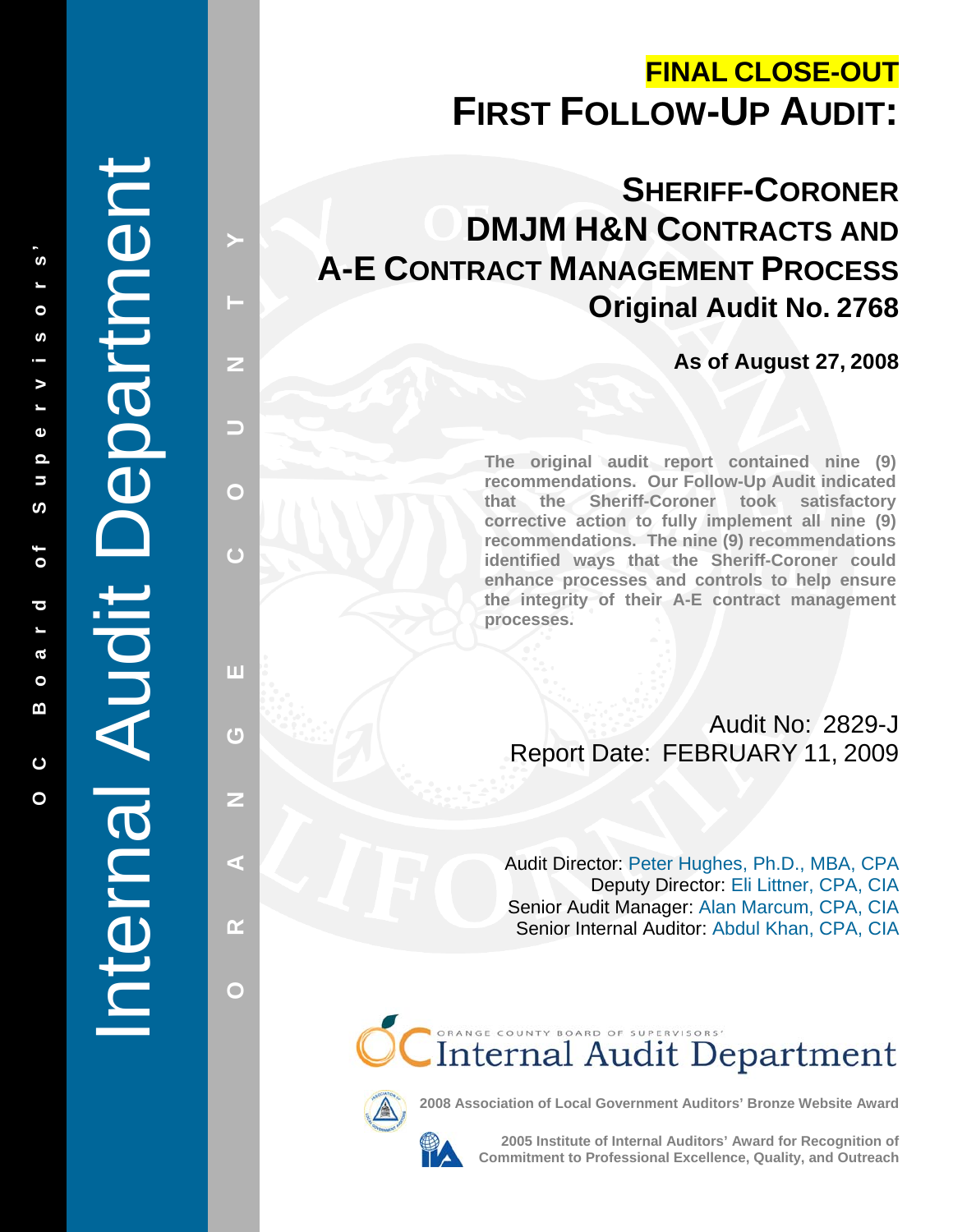

*Providing Facts and Perspectives Countywide*  **RISK BASED AUDITING**

| <b>Dr. Peter Hughes</b><br>Office of The Director<br>E-mail:           | Ph.D., MBA, CPA, CCEP, CITP, CIA, CFE<br>Certified Compliance & Ethics Professional<br>(CCEP)<br>Certified Information Technology Professional<br>(CITP)<br>Certified Internal Auditor (CIA)<br>Certified Fraud Examiner (CFE)<br>peter.hughes@iad.ocgov.com |
|------------------------------------------------------------------------|--------------------------------------------------------------------------------------------------------------------------------------------------------------------------------------------------------------------------------------------------------------|
| <b>Eli Littner</b><br>Deputy Director                                  | CPA, CIA, CFE, CFS, CISA<br><b>Certified Fraud Specialist (CFS)</b><br>Certified Information Systems Auditor (CISA)                                                                                                                                          |
| <b>Michael Goodwin</b><br>Senior Audit Manager<br><b>Alan Marcum</b>   | CPA, CIA<br><b>MBA, CPA, CIA, CFE</b>                                                                                                                                                                                                                        |
| Senior Audit Manager<br><b>Autumn McKinney</b><br>Senior Audit Manager | CPA, CIA, CISA, CGFM<br>Certified Government Financial Manager<br>(CGFM)                                                                                                                                                                                     |

### **Hall of Finance & Records**

12 Civic Center Plaza, Room 232 Santa Ana, CA 92701

Phone: (714) 834-5475 Fax: (714) 834-2880

To access and view audit reports or obtain additional information about the OC Internal Audit Department, visit our website: www.ocgov.com/audit



 **OC Fraud Hotline (714) 834-3608**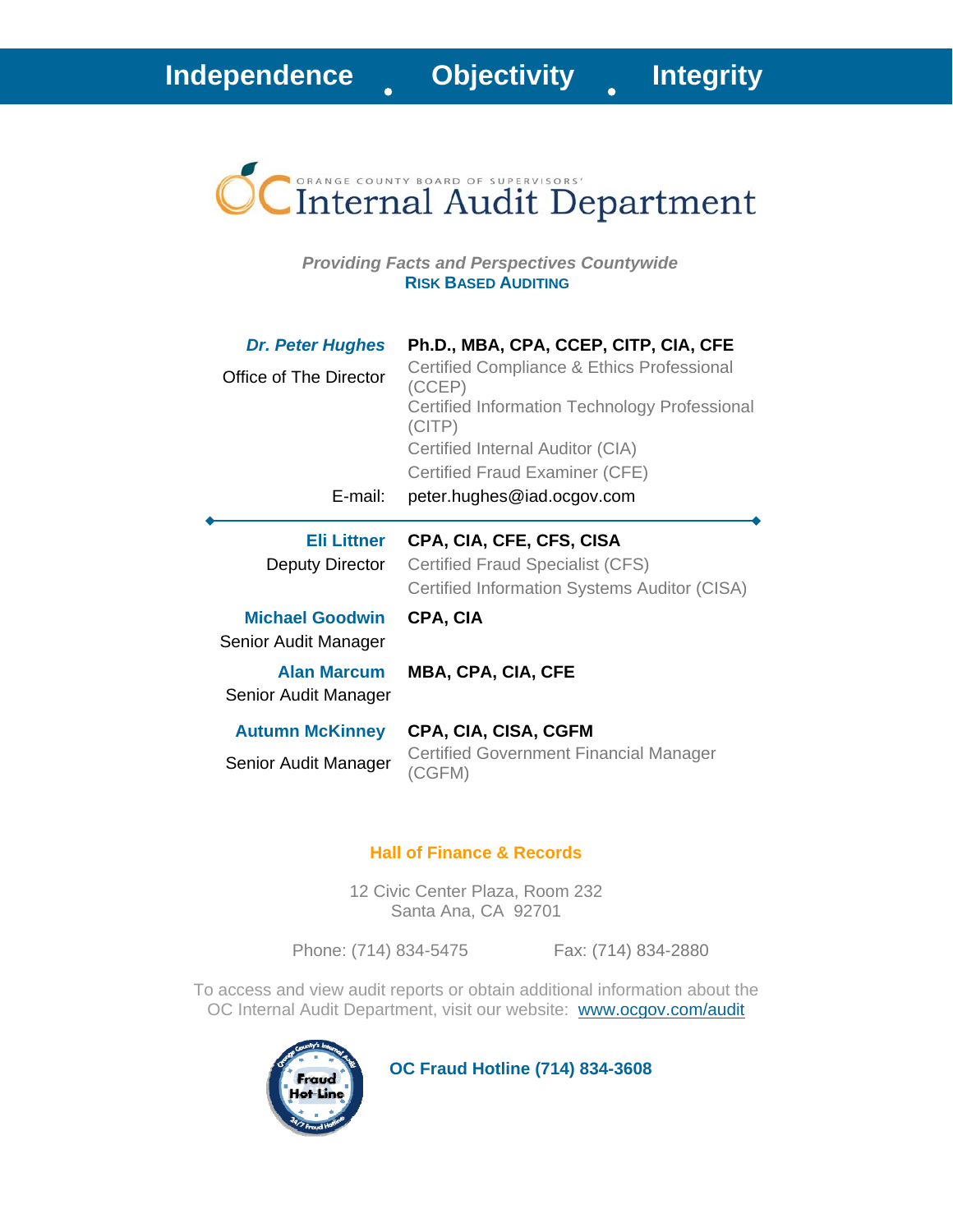# **Letter from Director Peter Hughes**





### **Transmittal Letter**

**Audit No. 2829-J February 11, 2009** 

- **TO:** Sandra Hutchens Sheriff-Coroner
- **FROM:** Dr. Peter Hughes, CPA, Director Internal Audit Department
- **SUBJECT:** First and Final Close-Out Follow-Up Audit: Sheriff-Coroner DMJM H&N Contracts and A-E Contract Management Process, Original Audit No. 2768, Issued August 27, 2008

We have completed a First and Final Close-Out Follow-Up Audit of Sheriff-Coroner DMJM H&N Contracts and A-E Contract Management Process. Our audit was limited to reviewing, as of December 31, 2008, actions taken to implement the nine recommendations made in our original audit report dated August 27, 2008.

The results of our Follow-Up Audit are discussed in the **OC Internal Auditor's Executive Report** following this transmittal letter. Because satisfactory corrective actions have been taken for the audit recommendations, **this report represents the final close-out of the original audit.** 

Each month I submit an **Audit Status Report** to the BOS where I detail any material and significant audit findings released in reports during the prior month and the implementation status of audit recommendations as disclosed by our Follow-Up Audits. Accordingly, the results of this audit will be included in a future status report to the BOS.

### **Attachment**

Other recipients of this report listed on the OC Internal Auditor's Executive Report on page 4.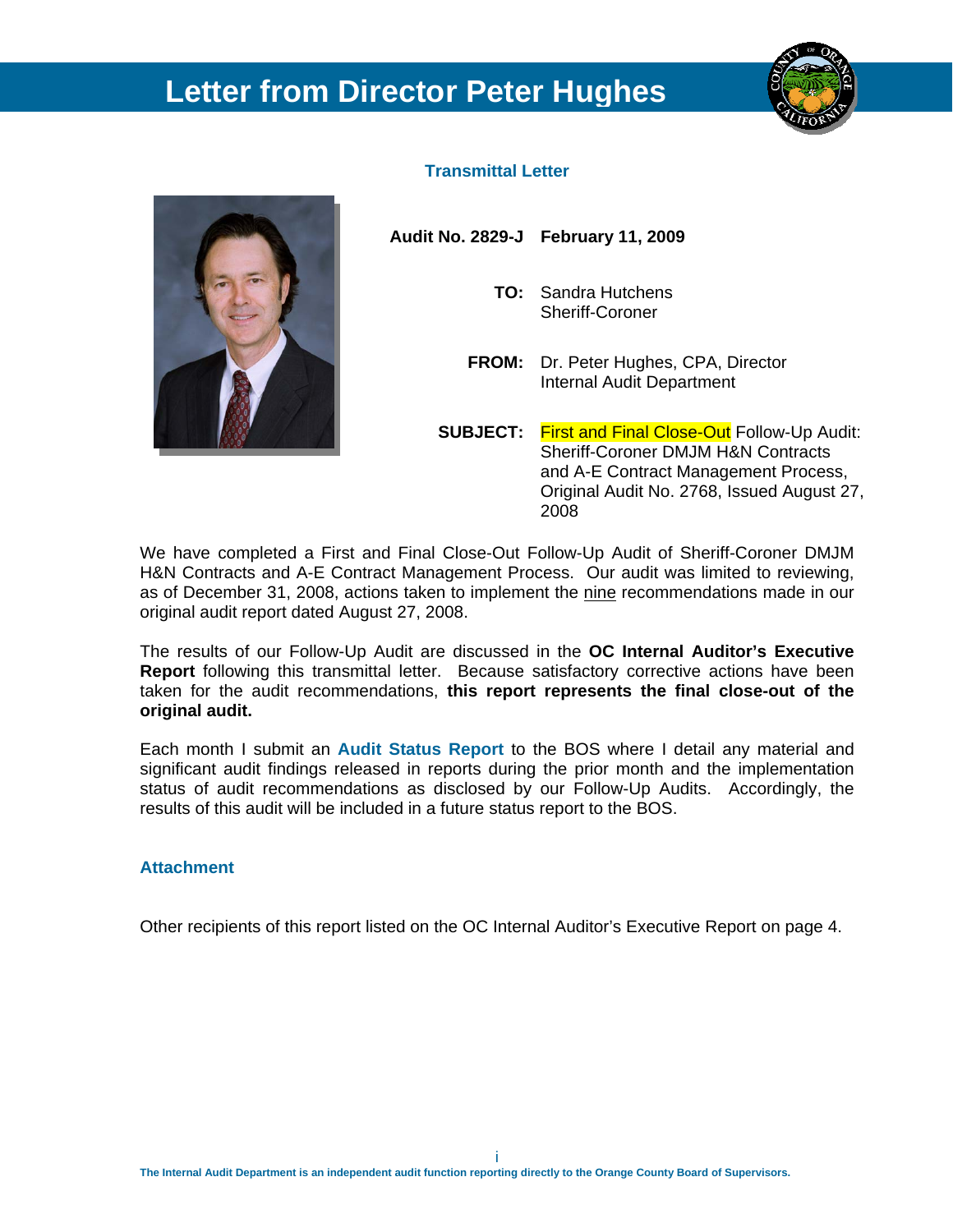# **Table of Contents**



*First and Final Close-Out Follow-Up Audit Sheriff-Coroner DMJM H&N Contracts and A-E Contract Management Process (Original Audit No. 2768) Audit No. 2829-J*

**As of January 26, 2009** 

| <b>Transmittal Letter</b>                     |  |
|-----------------------------------------------|--|
| <b>OC Internal Auditor's Executive Report</b> |  |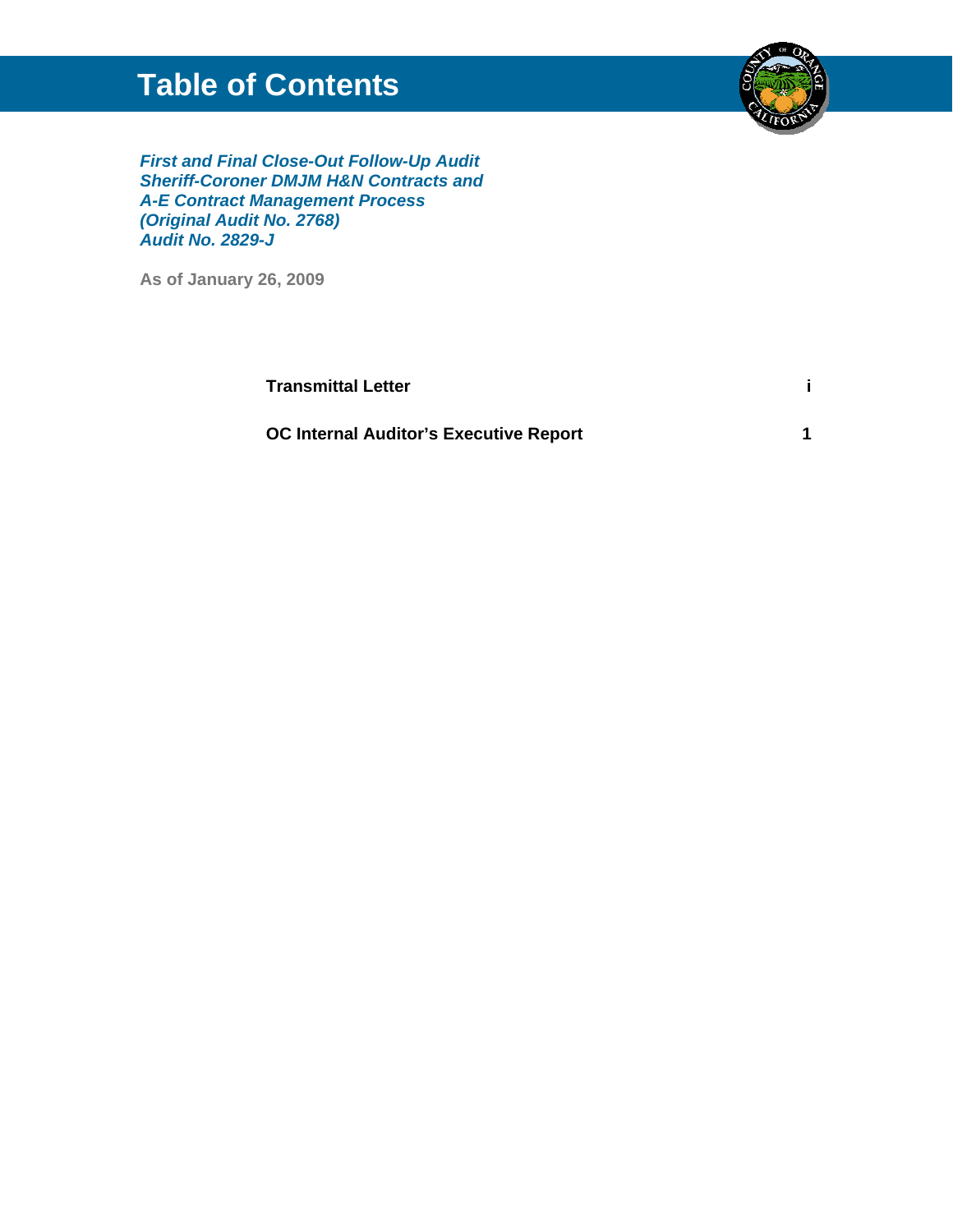

**Audit No. 2829-J February 11, 2009** 

- TO: Sandra Hutchens Sheriff-Coroner
- FROM: Dr. Peter Hughes, CPA, Director Internal Audit Department

Nyykes

SUBJECT: First and Final Close-Out Follow-Up Audit: Sheriff-Coroner DMJM H&N Contracts and A-E Contract Management Process, Original Audit No. 2768, Issued August 27, 2008

### **Scope of Review**

We have completed a First Follow-Up Audit of Sheriff-Coroner DMJM H&N Contracts and A-E Contract Management Process. Our audit was limited to reviewing actions taken as of December 31, 2008 to implement the nine recommendations made in our original audit report. The recommendations identified ways that the Sheriff-Coroner could enhance processes and controls to help ensure the integrity of their A-E contract management processes.

### **Results**

The original audit report contained nine (9) recommendations. Our Follow-Up Audit indicated that the Sheriff-Coroner took satisfactory corrective action to fully implement all nine (9) recommendations. As such, this report represents the final close-out of the original audit.

### **1. Record of Negotiation**

Recommendation: Sheriff-Coroner project managers prepare a formal Record of Negotiation to document the A-E firm contract negotiation process.

Current Status: **Implemented.** Sheriff-Coroner established policy and procedures to ensure project managers prepare a formal Record of Negotiation to document the A-E firm contract negotiation process. Our audit found that Record of Negotiation was maintained and filed with each A-E contract.

### **2. Event Log**

Recommendation: Sheriff-Coroner project managers maintain an event log for A-E contract files to document historical information on the status of their A-E projects, including the status of milestones, change orders, and explanations of deviations from normal procedures.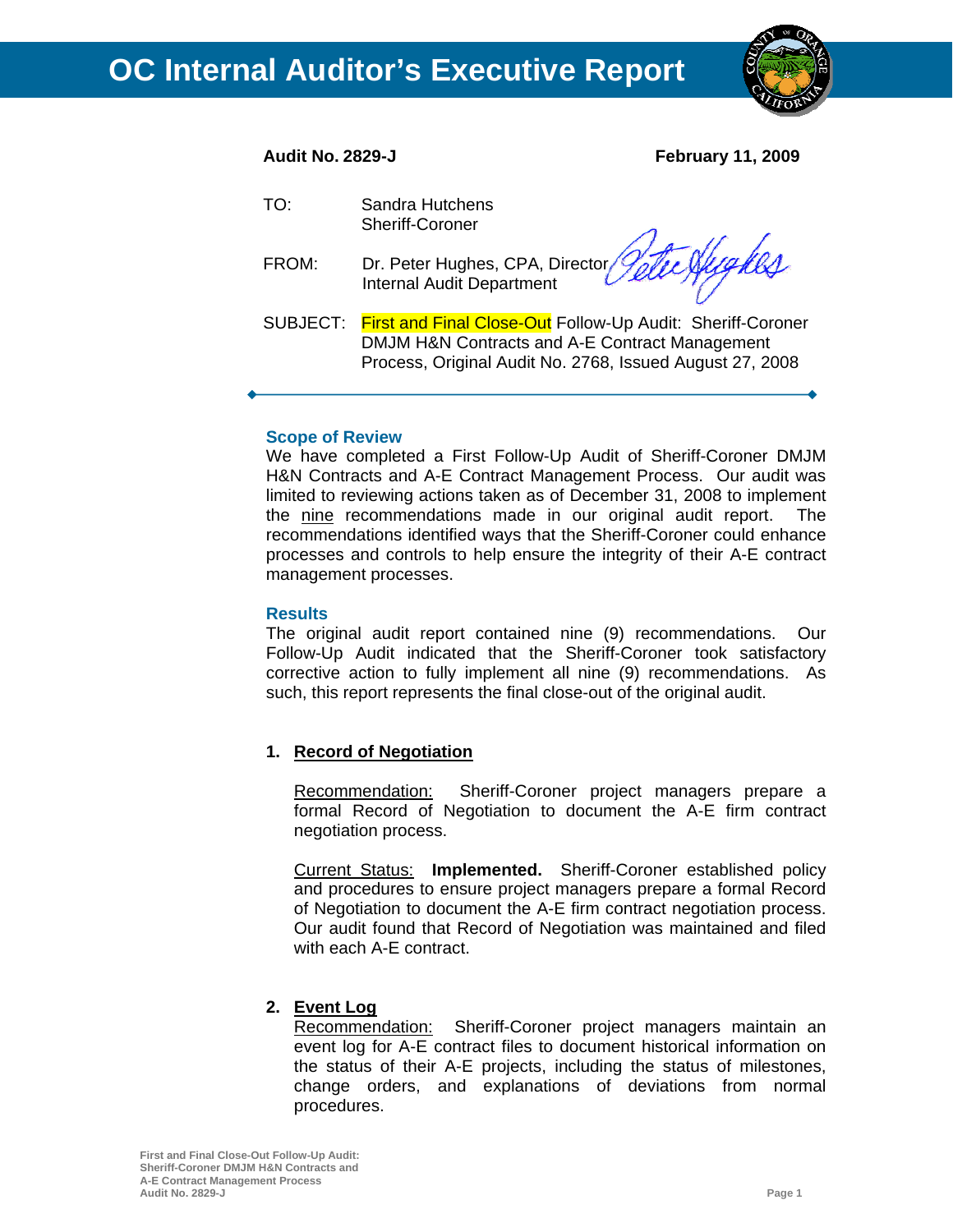

Current Status: **Implemented.** Sheriff-Coroner established policy and procedures to maintain an event log for A-E contract files. Our audit found that event log was maintained and filed with each A-E contract that included information on the status of the A-E project, including the status of milestones, change orders, and explanations of deviations from normal procedures, etc.

### **3. Written Methodology for Calculation of Total Evaluation Committee Scores**

Recommendation: Sheriff-Coroner establish a consistent written methodology for calculating the total evaluation committee scores and provide instruction on calculating evaluation committee scores to the members of each evaluation committee to ensure that they are all using the same methodology.

Current Status: **Implemented.** Sheriff-Coroner developed SOQ/RFP Evaluation Committee Guidelines and Conflict of Interest Form (Form A-01.1) to provide instructions on calculating evaluation committee scores to the members of each evaluation committee and ensure that they are all using the same methodology. Our audit found that Form A-01.1 was reviewed and signed by each evaluation committee member and filed with each A-E contract.

### **4. Appropriate Methodology for Calculation of Evaluation Committee Scores**

Recommendation: Sheriff-Coroner determine the appropriate methodology that should be used by evaluation committee members when scoring A-E firms and instruct all evaluation committee members to use that methodology to provide consistency to the A-E rating process.

Current Status: **Implemented.** Sheriff-Coroner developed SOQ/RFP Evaluation Committee Guidelines and Conflict of Interest Form (Form A-01.1) to provide instructions on calculating evaluation committee scores to the members of each evaluation committee and ensure that they are all using the same methodology. Our audit found that appropriate methodology is being used by all evaluation committee members when scoring A-E firms to provide consistency to the A-E rating process.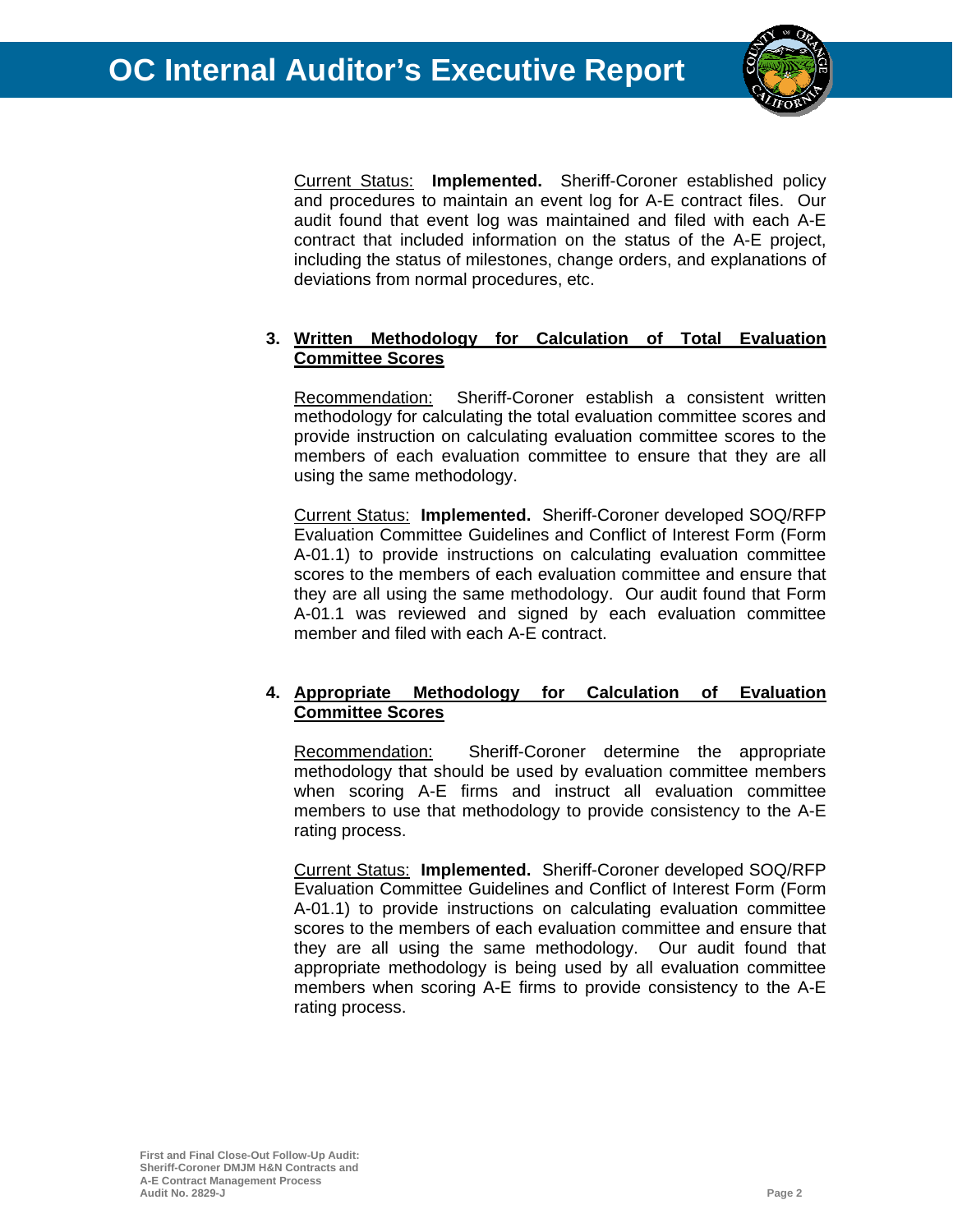

### **5. Quality Review Process**

Recommendation: Sheriff-Coroner implement a quality review process to ensure the accuracy of A-E firm evaluation scores by a person independent of preparing the information and that this review be visibly documented in order to provide an audit trail and to establish accountability.

Current Status: **Implemented.** Sheriff-Coroner modified Summary of Total Scores for SOQ Evaluation (Form A-02.5) and Summary of Total Scores for RFP Evaluation (Form A-03.4) to include a quality review process to ensure the accuracy of evaluation scores and documentation.

## **6. Conflict of Interest Form**

Recommendation: Sheriff-Coroner require each evaluation committee member to sign a document certifying that they have no conflict of interest for each evaluation committee on which they sit.

Current Status: **Implemented.** Sheriff-Coroner developed SOQ/RFP Evaluation Committee Guidelines and Conflict of Interest Form (Form A-01.1) that requires each evaluation committee member to sign certifying that they have no conflict of interest for each evaluation committee on which they sit. Our audit found that Form A-01.1 was reviewed and signed by each evaluation committee member and filed with each A-E contract.

### **7. Evaluation Committee Rules Certification**

Recommendation: Sheriff-Coroner require that each evaluation committee member certify in writing that they understand and agree to abide by the evaluation committee rules.

Current Status: **Implemented.** Sheriff-Coroner developed SOQ/RFP Evaluation Committee Guidelines and Conflict of Interest Form (Form A-01.1) that requires each evaluation committee member to sign certifying they understand and agree to abide by the evaluation committee rules. Our audit found that Form A-01.1 was reviewed and signed by each evaluation committee member and filed with each A-E contract.

### **8. User Department Representative on the Evaluation Committee**

Recommendation: Sheriff-Coroner include as a member on the evaluation committee a representative from the user department with knowledge and experience in the service area.